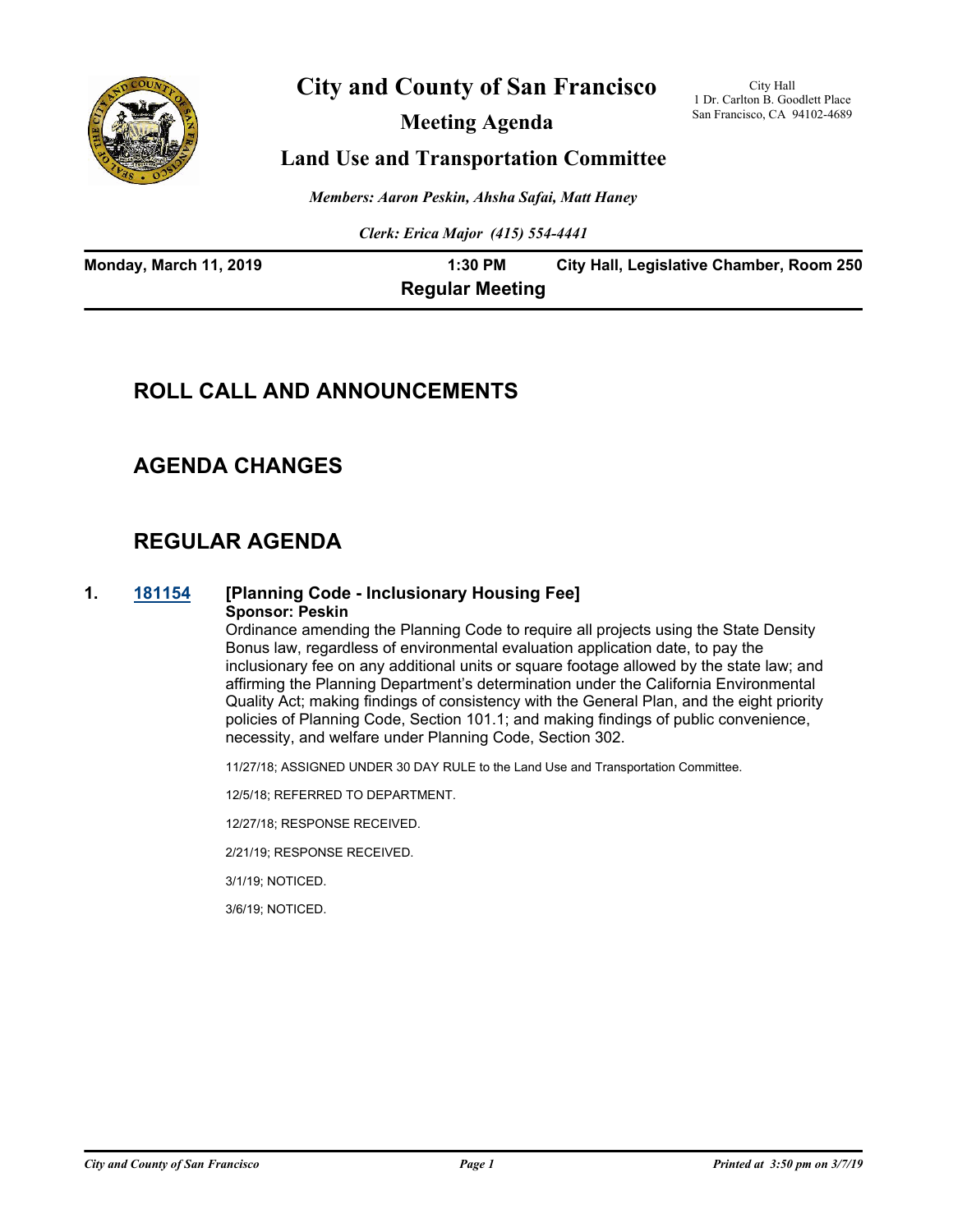# **2. [171194](http://sfgov.legistar.com/gateway.aspx?m=l&id=32736) [Building Code - Installation of Solar Energy Systems]**

#### **Sponsor: Peskin**

Ordinance amending the Building Code to enact an expedited and streamlined permit process for solar energy systems; affirming the Planning Department's determination under the California Environmental Quality Act; and directing the Clerk to forward this Ordinance to the Building Standards Commission upon final passage.

11/14/17; ASSIGNED UNDER 30 DAY RULE to the Land Use and Transportation Committee.

11/22/17; REFERRED TO DEPARTMENT.

11/30/17; RESPONSE RECEIVED.

11/19/18; REMAIN ACTIVE.

12/20/18; RESPONSE RECEIVED.

3/1/19; NOTICED.

3/6/19; NOTICED.

#### **3. [190136](http://sfgov.legistar.com/gateway.aspx?m=l&id=34257) [Various Department of Building Inspection Codes - Technical Corrections to Existing Code]**

Ordinance amending various sections of the Building, Existing Building, Plumbing, Electrical, and Housing Codes to correct or clarify existing Code language, re-enact a longstanding permit requirement for fences with the finding required by the California Health and Safety Code, and add enforcement provisions for the Building Facade Inspection and Maintenance Program; affirming the Planning Department's determination under the California Environmental Quality Act; adopting a finding under the California Health and Safety Code; and directing the Clerk to forward this Ordinance to the California Building Standards Commission upon final passage. (Building Inspection Commission)

1/29/19; RECEIVED FROM DEPARTMENT.

2/12/19; ASSIGNED UNDER 30 DAY RULE to the Land Use and Transportation Committee.

2/15/19; REFERRED TO DEPARTMENT.

### **4. [190215](http://sfgov.legistar.com/gateway.aspx?m=l&id=34336) [Mission Bay South - Mission Bay Park P5 Acceptance and Naming Mission Bay Dog Park]**

#### **Sponsor: Haney**

Ordinance dedicating property under City jurisdiction and located on a portion of State Trust Parcel 2, commonly known as Mission Bay Park P5, adjacent to El Dorado Street North and El Dorado Street South between Channel Street and Long Bridge Street, as open public right-of-way in Mission Bay South; naming the new park "Mission Bay Dog Park;" accepting an irrevocable offer for the acquisition facilities that comprise the park improvements; designating said facilities for public open space and park purposes; accepting the Park for maintenance and liability purposes, subject to specified limitations, as defined herein; adopting findings under the California Environmental Quality Act; making findings of consistency with the General Plan, the eight priority policies of Planning Code, Section 101.1, and the Mission Bay South Redevelopment Plan; approving a Public Works Order; and authorizing official acts in connection with this Ordinance, as defined herein.

(Fiscal Impact; No Budget and Legislative Analyst Report)

2/26/19; ASSIGNED to the Land Use and Transportation Committee.

3/6/19; REFERRED TO DEPARTMENT.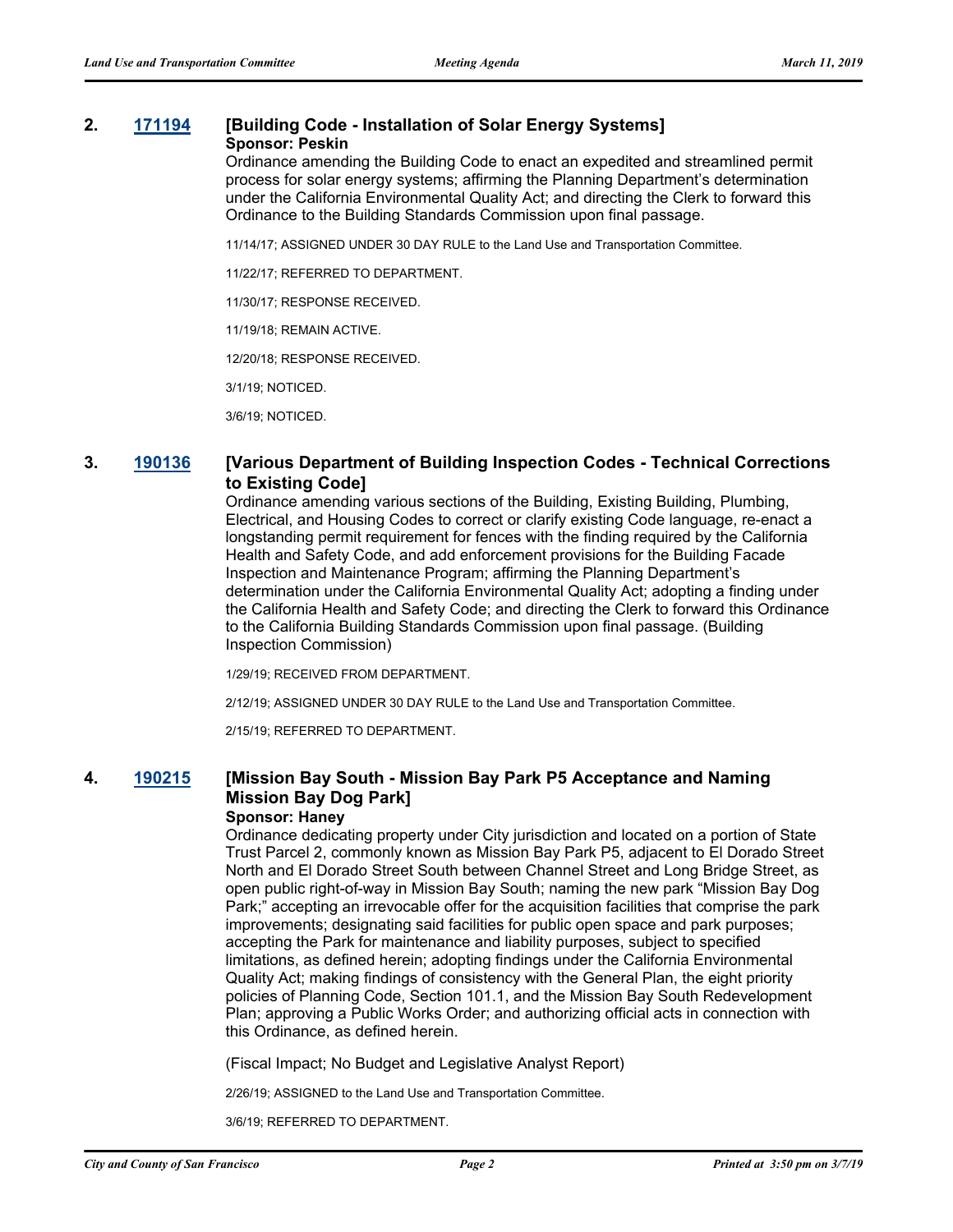### **5. [190045](http://sfgov.legistar.com/gateway.aspx?m=l&id=34166) [Building, Business and Tax Regulations Codes - Temporary Homeless Shelter Provisions During Shelter Crisis]**

#### **Sponsors: Mayor; Brown, Walton, Haney, Mandelman and Stefani**

Ordinance amending the Building Code to adopt standards for constructing homeless shelters, and to create an alternative approval procedure for homeless shelters, during a shelter crisis, pursuant to California Government Code, Section 8698.4; amending the Business and Tax Regulations Code to provide for an expedited permit appeals process for homeless shelters during a shelter crisis; affirming the Planning Department's determination under the California Environmental Quality Act; and directing the Clerk of the Board of Supervisors to forward this Ordinance to the California Building Standards Commission and the California Department of Housing and Community Development upon final passage.

1/15/19; ASSIGNED UNDER 30 DAY RULE to the Land Use and Transportation Committee.

1/23/19; REFERRED TO DEPARTMENT.

1/24/19; TRANSFERRED to the Rules Committee.

2/12/19; SUBSTITUTED AND ASSIGNED to the Rules Committee.

2/15/19; REFERRED TO DEPARTMENT.

2/19/19; RESPONSE RECEIVED.

2/22/19; RESPONSE RECEIVED.

3/7/19; TRANSFERRED to the Land Use and Transportation Committee.

### **6. [190047](http://sfgov.legistar.com/gateway.aspx?m=l&id=34168) [Administrative, Planning Codes - Streamlined Contracting for Homeless Services and Siting for Homeless Shelters]**

**Sponsors: Mayor; Brown, Walton, Haney, Mandelman and Stefani**

Ordinance amending the Administrative Code and Planning Code to streamline contracting for homeless shelters, and siting of homeless shelters by, among other things, authorizing the Department of Homelessness and Supportive Housing (HSH) to enter into and amend contracts without requiring competitive bidding for professional and other services relating to sites and programs for people experiencing homelessness (Projects Addressing Homelessness); authorizing Public Works to enter into and amend contracts without adhering to the Environment Code or to provisions relating to competitive bidding, equal benefits, local business enterprise utilization, and other requirements, for construction work and professional and other services relating to Projects Addressing Homelessness; permitting Homeless Shelters in PDR (Production Distribution Repair) and SALI (Service/Arts/Light Industrial) Districts; authorizing HSH to operate Navigation Centers for more than two years; affirming the Planning Department's determination under the California Environmental Quality Act; and making findings of consistency with the General Plan, and the eight priority policies of Planning Code, Section 101.1.

1/15/19; ASSIGNED UNDER 30 DAY RULE to the Rules Committee.

1/30/19; REFERRED TO DEPARTMENT.

2/12/19; SUBSTITUTED AND ASSIGNED to the Rules Committee.

3/5/19; SUBSTITUTED AND ASSIGNED to the Land Use and Transportation Committee.

3/7/19; TRANSFERRED to the Land Use and Transportation Committee.

*(Notice is provided that the above legislation in its current form has not been available*  for the required seven days, pursuant to Board Rule 3.33; although, the original *legislation has been available since introduction on January 15, 2019.)*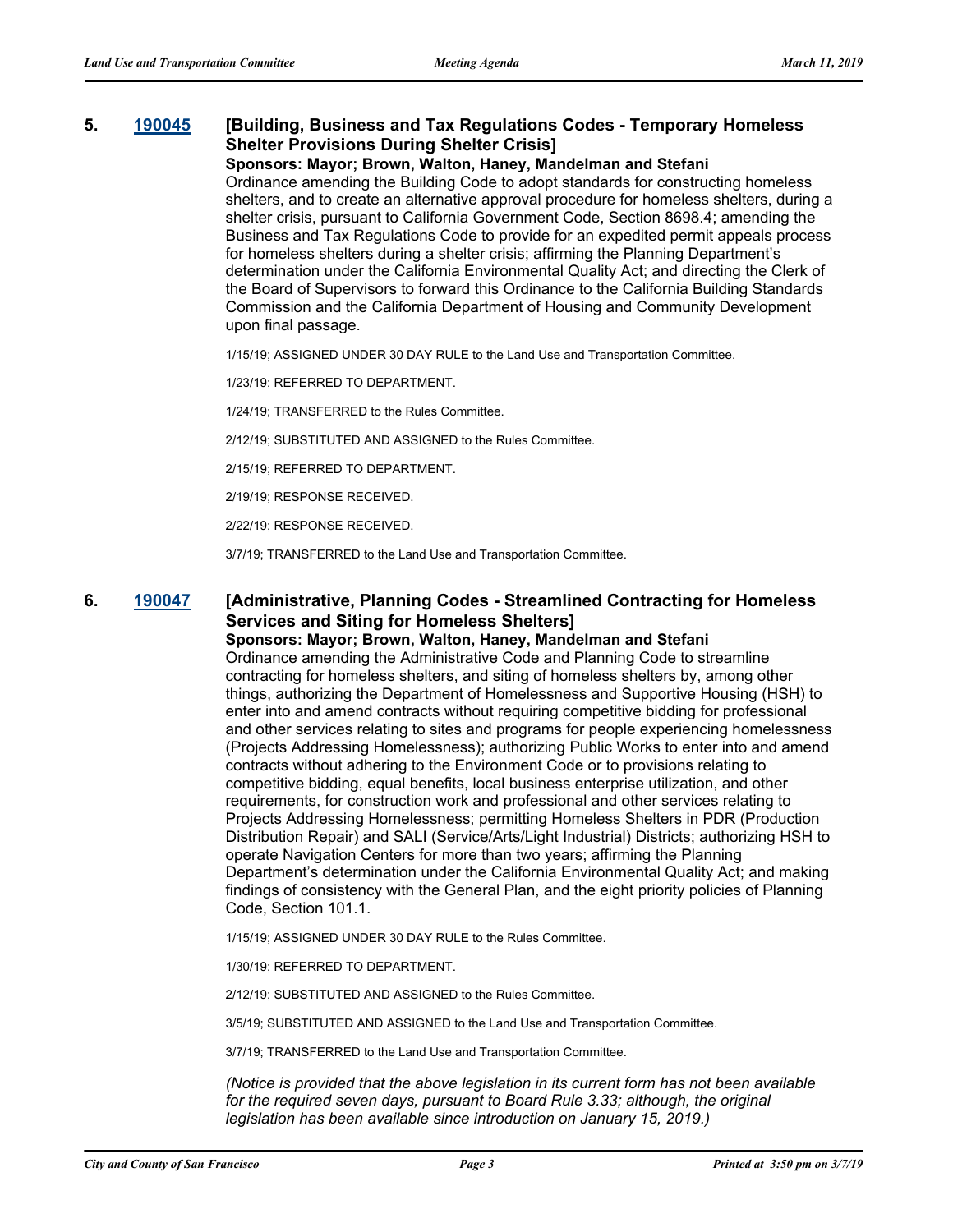# **ADJOURNMENT**

*NOTE: Pursuant to Government Code Section 65009, the following notice is hereby given: if you challenge, in court, the general plan amendments or planning code and zoning map amendments described above, you may be limited to raising only those issues you or someone else raised at the public hearing described in this notice, or in written correspondence delivered to the Board of Supervisors at, or prior to, the public hearing.*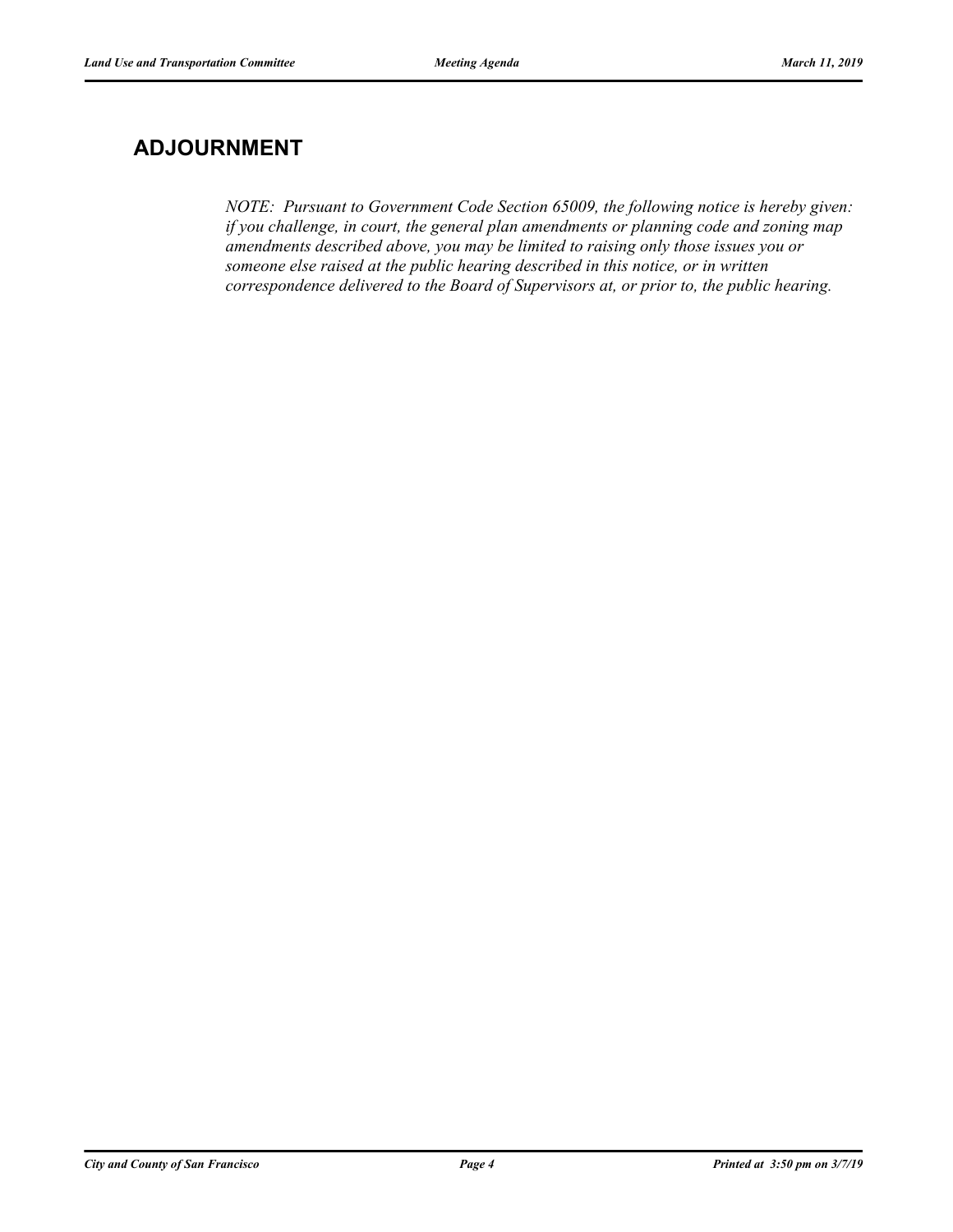# **LEGISLATION UNDER THE 30-DAY RULE**

*NOTE: The following legislation will not be considered at this meeting. Board Rule 3.22 provides that when an Ordinance or Resolution is introduced which would CREATE OR REVISE MAJOR CITY POLICY, the Committee to which the legislation is assigned shall not consider the legislation until at least thirty days after the date of introduction. The provisions of this rule shall not apply to the routine operations of the departments of the City or when a legal time limit controls the hearing timing. In general, the rule shall not apply to hearings to consider subject matter when no legislation has been presented, nor shall the rule apply to resolutions which simply URGE action to be taken.*

### **[190141](http://sfgov.legistar.com/gateway.aspx?m=l&id=34262) [Administrative Code - Programs and Fund for Vehicularly Housed Persons]**

#### **Sponsors: Brown; Safai and Fewer**

Ordinance amending the Administrative Code to establish the Relocation Assistance Fund for the Vehicularly Housed and to allow eligible vehicularly housed persons to receive financial assistance from the Fund for up to six months; require the Department of Homelessness and Supportive Housing ("HSH") to establish a Safe Overnight Parking Program to provide eligible vehicularly housed persons a place to park and sleep in their vehicles overnight, case management, and other services; require HSH to collaborate with Municipal Transportation Agency to develop an On-Street Parking Citation and Tow-and-Storage-Fee Abatement Program to provide eligible vehicularly housed persons with waivers or reduced parking fines and fees; and affirming the Planning Department's determination under the California Environmental Quality Act.

2/5/19; ASSIGNED UNDER 30 DAY RULE to the Land Use and Transportation Committee.

2/13/19; REFERRED TO DEPARTMENT.

2/19/19; RESPONSE RECEIVED.

### **[190142](http://sfgov.legistar.com/gateway.aspx?m=l&id=34263) [Environment Code - Existing Buildings Energy Performance and Benchmarking]**

#### **Sponsors: Brown; Peskin and Mar**

Ordinance amending the Environment Code to require owners of certain nonresidential and residential buildings to annually measure and disclose energy performance; to require the Department of the Environment to collect and make public summary statistics about the energy performance of such buildings; and affirming the Planning Department's determination under the California Environmental Quality Act.

2/5/19; ASSIGNED UNDER 30 DAY RULE to the Land Use and Transportation Committee.

2/13/19; REFERRED TO DEPARTMENT.

2/19/19; RESPONSE RECEIVED.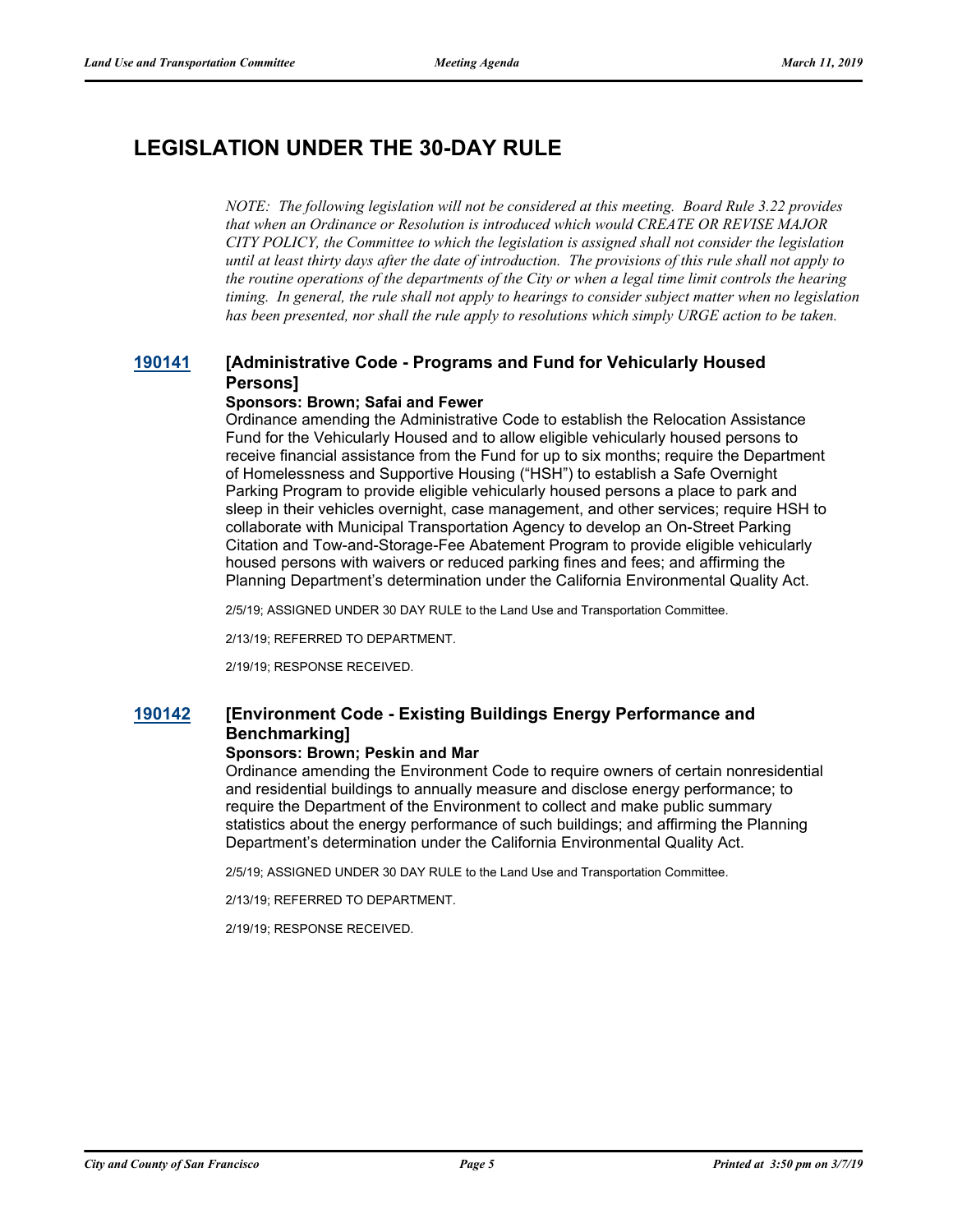#### **[190188](http://sfgov.legistar.com/gateway.aspx?m=l&id=34309) [Planning Code - Amending Landmark Designation - 906 Broadway (Iglesia de Nuestra Señora de Guadalupe/Our Lady of Guadalupe Church)]**

Ordinance amending the Landmark Designation for Landmark No. 204, 906 Broadway (Iglesia de Nuestra Señora de Guadalupe/Our Lady of Guadalupe Church), Assessor's Parcel Block No. 0149, Lot No. 009, under Article 10 of the Planning Code, to confirm the exterior features that should be preserved or replaced in kind, and to add interior features to the designation; affirming the Planning Department's determination under the California Environmental Quality Act; and making findings of consistency with the General Plan, and the eight priority policies of Planning Code, Section 101.1, and findings of public necessity, convenience, and welfare findings under Planning Code, Section 302. (Historic Preservation Commission)

2/13/19; RECEIVED FROM DEPARTMENT.

2/26/19; ASSIGNED UNDER 30 DAY RULE to the Land Use and Transportation Committee.

### **[190214](http://sfgov.legistar.com/gateway.aspx?m=l&id=34335) [Building Code - Fee Waiver for 100% Affordable Housing and Accessory Dwelling Units]**

#### **Sponsors: Mayor; Brown and Mar**

Ordinance amending the Building Code to waive specified fees for 100% affordable housing projects, as defined herein, and accessory dwelling unit projects for an approximately one-year pilot program; and affirming the Planning Department's determination under the California Environmental Quality Act.

(Fiscal Impact; No Budget and Legislative Analyst Report)

2/26/19; ASSIGNED UNDER 30 DAY RULE to the Land Use and Transportation Committee.

3/6/19; REFERRED TO DEPARTMENT.

### **[190230](http://sfgov.legistar.com/gateway.aspx?m=l&id=34351) [Interim Zoning Controls - Conditional Use Authorization for Conversion of Child Care Facilities to Other Uses]**

#### **Sponsors: Yee; Mar and Fewer**

Resolution imposing interim zoning controls for 18 months to require a Conditional Use authorization and specified findings for a proposed change of use from a Child Care Facility to another use; affirming the Planning Department's determination under the California Environmental Quality Act; and making findings of consistency with the General Plan, and the eight priority policies of Planning Code, Section 101.1.

2/26/19; ASSIGNED UNDER 30 DAY RULE to the Land Use and Transportation Committee.

3/6/19; REFERRED TO DEPARTMENT.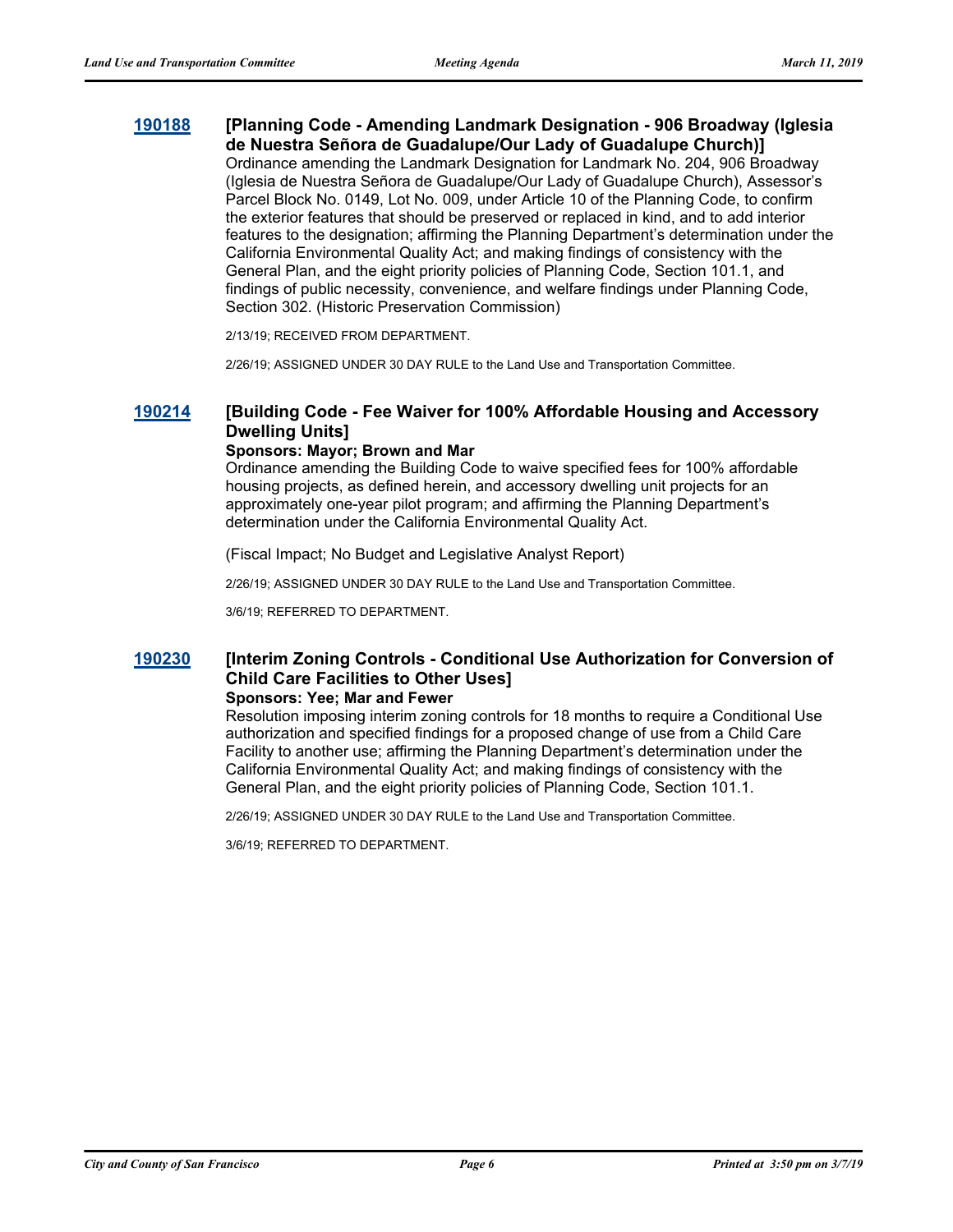### **Agenda Item Information**

Each item on the Consent or Regular agenda may include the following documents:

1) Legislation, 2) Budget and Legislative Analyst report,

3) Department or Agency cover letter and/or report, 4) Public correspondence

Items will be available for review at City Hall, 1 Dr. Carlton B. Goodlett Place, Room 244, Reception Desk.

#### **Meeting Procedures**

The Board of Supervisors is the legislative body of the City and County of San Francisco. The Board has several standing committees where ordinances and resolutions are the subject of hearings at which members of the public are urged to testify. The full Board does not hold a second public hearing on measures which have been heard in committee.

Board procedures do not permit: 1) persons in the audience to vocally express support or opposition to statements by Supervisors or by other persons testifying; 2) ringing and use of cell phones, pagers, and similar sound-producing electronic devices; 3) bringing in or displaying signs in the meeting room; and 4) standing in the meeting room.

Each member of the public will be allotted the same maximum number of minutes to speak as set by the President or Chair at the beginning of each item or public comment, excluding City representatives, except that public speakers using interpretation assistance will be allowed to testify for twice the amount of the public testimony time limit. If simultaneous interpretation services are used, speakers will be governed by the public testimony time limit applied to speakers not requesting interpretation assistance. Members of the public who want a document placed on the overhead for display should clearly state such and subsequently remove the document when they want the screen to return to live coverage of the meeting.

IMPORTANT INFORMATION: The public is encouraged to testify at Committee meetings. Persons unable to attend the meeting may submit to the City, by the time the proceedings begin, written comments regarding the agenda items. These comments will be made a part of the official public record and shall be brought to the attention of the Board of Supervisors. Written communications should be submitted to the Clerk of the Board or Clerk of the Committee: 1 Dr. Carlton B. Goodlett Place, Room 244, San Francisco, CA 94102. Communications not received prior to the hearing may be delivered to the Clerk of the Board or Clerk of the Committee at the hearing and you are encouraged to bring enough copies for distribution to all of its members.

LAPTOP COMPUTER FOR PRESENTATIONS: Contact City Hall Media Services at (415) 554-7490 to coordinate the use of the laptop computer for presentations. Presenters should arrive 30 minutes prior to the meeting to test their presentations on the computer.

COPYRIGHT: System content that is broadcasted live during public proceedings is secured by High-bandwidth Digital Content Protection (HDCP), which prevents copyrighted or encrypted content from being displayed or transmitted through unauthorized devices. Members of the public who utilize chamber digital, audio and visual technology may not display copyrighted or encrypted content during public proceedings.

AGENDA PACKET: Available for review in the Office of the Clerk of the Board, City Hall, 1 Dr.Carlton B Goodlett Place, Room 244, or on the internet at http://www.sfbos.org/meetings. Meetings are cablecast on SFGovTV, the Government Channel 26. For DVD copies and scheduling call (415) 554-4188.

LANGUAGE INTERPRETERS: Requests must be received at least 48 hours in advance of the meeting to help ensure availability. Contact Peggy Nevin at (415) 554-5184. AVISO EN ESPAÑOL: La solicitud para un traductor debe recibirse antes de mediodía de el viernes anterior a la reunion. Llame a Peggy Nevin at (415) 554-5184. Paunawa: Ang mga kahilingan ay kailangang matanggap sa loob ng 48 oras bago mag miting upang matiyak na matutugunan ang mga hiling. Mangyaring tumawag ka sa (415) 554-5184.